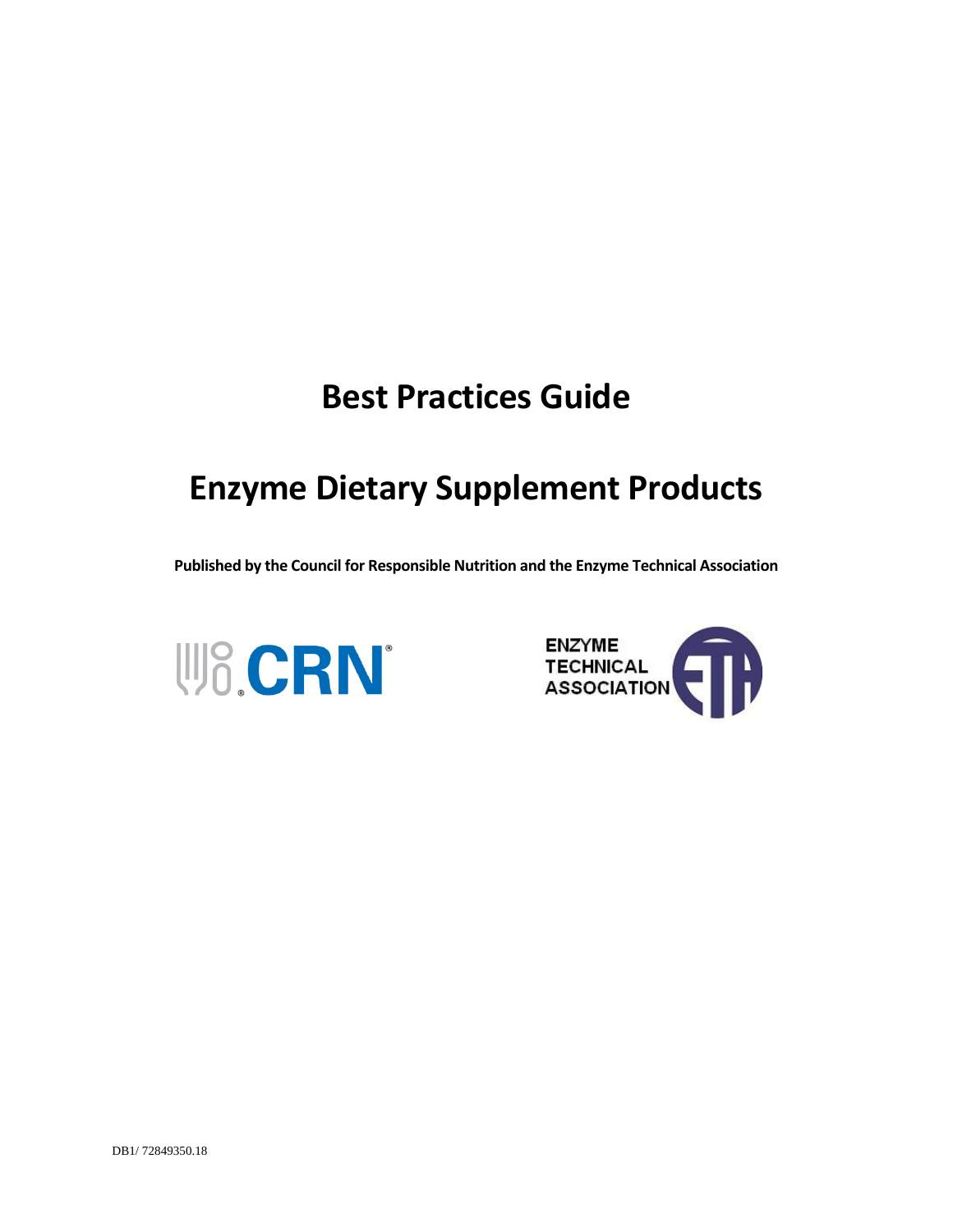



## **1. INTRODUCTION AND SCOPE**

Enzymes are proteins with highly specialized catalytic functions that are produced by all living organisms and are responsible for many essential biochemical reactions in microorganisms, plants, animals, and human beings. Enzymes are essential for all metabolic processes, but are not themselves alive. Although, like all other proteins, enzymes are composed of amino acids, they differ in function in that they facilitate biochemical reactions without undergoing change themselves. As highly efficient natural protein catalysts, enzymes help biochemical reactions take place quickly and efficiently. This catalytic capability is what makes enzymes unique. Enzymes not only work efficiently and rapidly, but they are also biodegradable.

Enzymes used in dietary supplements are usually referred to by their common names and may be of animal, plant, fungal, or bacterial origin. Most enzymes are very specific in their ability to catalyze only certain chemical reactions; this high degree of specificity and strong catalytic activity are the most important functional properties of enzymes. Commercial enzyme preparations usually contain several enzymes that have catalytic activities other than those for which they are standardized (often termed "side activities").

#### **Statement of Scope**

This voluntary Best Practices Guide was prepared to help promote the safe production and use of enzyme-containing dietary supplements and to facilitate transparency and uniformity in the dietary supplement and enzyme industries. The Best Practices Guide was prepared with input from the dietary supplement and enzyme industries and takes into account the current U.S. laws and government regulatory requirements. It reflects the most up-to-date science and industry thinking with regard to the safe handling of enzyme-containing dietary supplements and will be updated as best practices evolve.

The Best Practices Guide is not intended to be a substitute for consultation with legal and regulatory counsel in all jurisdictions, including in the United States.

#### *Examples of Types of Enzymes Commonly Used in Dietary Supplements*

Examples of the most common types of enzymes used in dietary supplements follow. This list is not meant to be all-inclusive; other categories of enzymes may be safely used in dietary supplement products. It is the manufacturers' responsibility to ensure that the enzymes used in their products are safe and in compliance with the applicable laws, regulations, and compendia.

- 1. *Proteases:* Enzymes that catalyze the hydrolysis of peptide bonds in proteins, yielding peptides and amino acids. Examples include Bromelain, Papain, Trypsin, Peptidase, Subtilisin, Serratiopeptidase, Nattokinase, and fungally derived proteases.
- 2. *Carbohydrases:* Enzymes that catalyze the hydrolysis of bonds in carbohydrates. Examples include Amylase, Glucoamylase, Cellulase, Invertase, Lactase, and alpha-Galactosidase.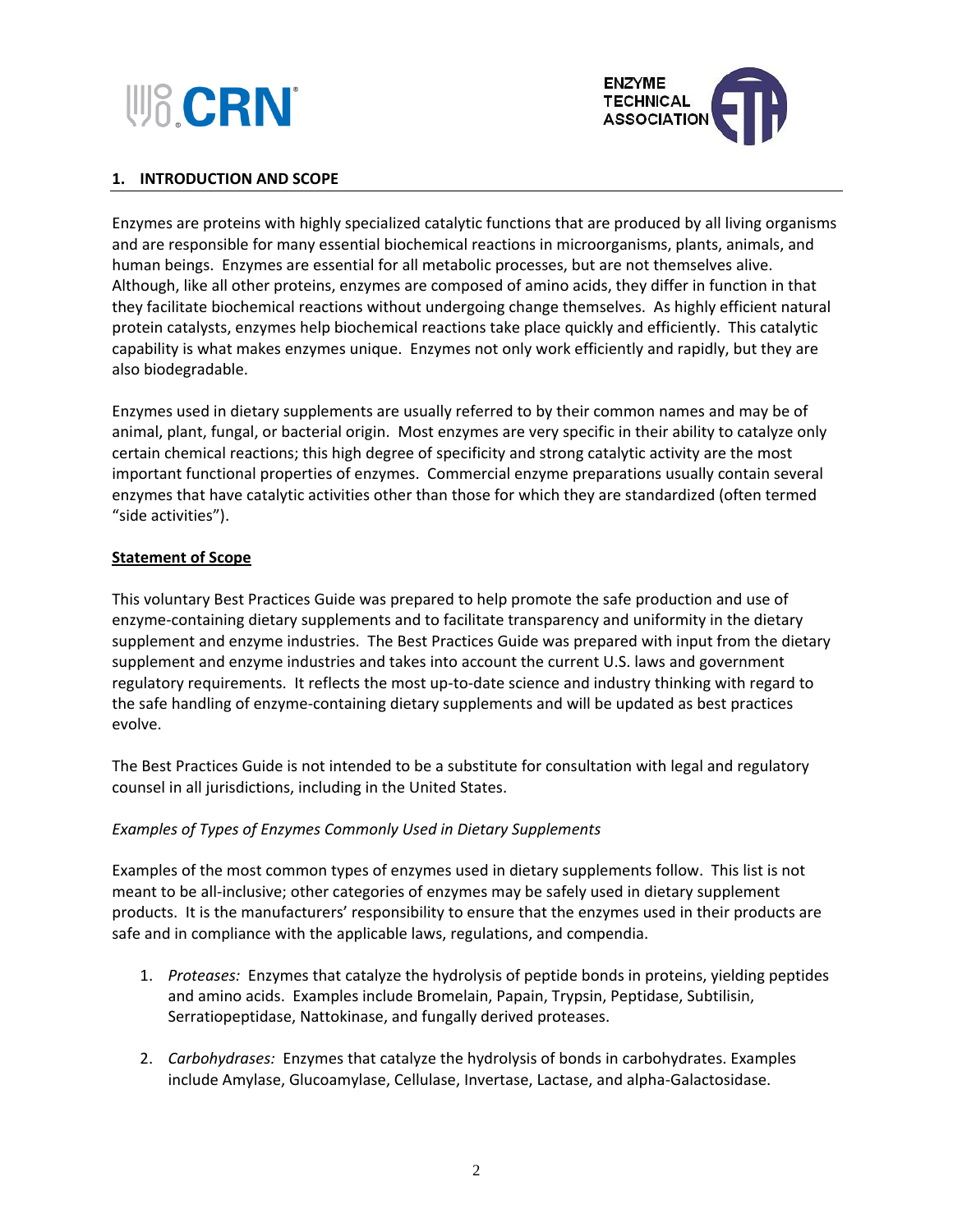



- 3. *Lipases/esterases:* Enzymes that catalyze the hydrolysis of fats. Examples include pregastric esterase, pancreatic lipase, and fungally derived lipase.
- 4. *Other Enzymes:* Inclusive of nondigestive enzymes (e.g., catalase).

#### **2. HANDLING, STABILITY, STORAGE, AND EXPIRATION DATING**

#### **Safe Handling Practices**

Enzymes are biodegradable, water soluble, and generally nontoxic. However, health-related hazards such as skin irritation and respiratory sensitization may occur when working with enzymes if they are not handled correctly.

Skin irritation can occur from direct contact with proteolytic enzymes. Prolonged and direct exposure of skin or mucous membranes (particularly eyes and nose) to proteolytic enzymes may in some cases cause redness and itching of skin or mucous membranes. The irritation will cease shortly after the exposure to the proteolytic enzyme stops, and a full recovery is normally observed within a few days.

Respiratory sensitization, on the other hand, is a more serious health hazard, as it can develop into respiratory allergy. Naturally occurring substances such as pollen, house dust mites, animal hair, and fungi are known as common respiratory allergens and can cause allergies. They are all proteins, and they are all able to become airborne.

The symptoms associated with respiratory allergy are similar to those commonly related to hay fever and asthma:

- Persistent sneezing
- Blocked nose/sinus congestion
- Watery eyes/runny nose
- Breathing difficulties
- Coughing

Safe handling of enzyme preparations can be accomplished through proper work practices, engineering controls, and use of personal protective equipment. When working with these preparations, it is important to use work practices that minimize the generation of dust/aerosols or that result in inhalation or direct skin or eye contact.

Dust or aerosols are formed through high-energy operations such as weighing, mixing, grinding, washing with high pressure water or steam, and using compressed air for cleanup operations. Sweeping, blowing, splashing, steam cleaning, and high-pressure water flushing should be avoided. Mixing and grinding operations should be contained as much as possible, and the areas in which they take place should be provided with adequate local exhaust ventilation.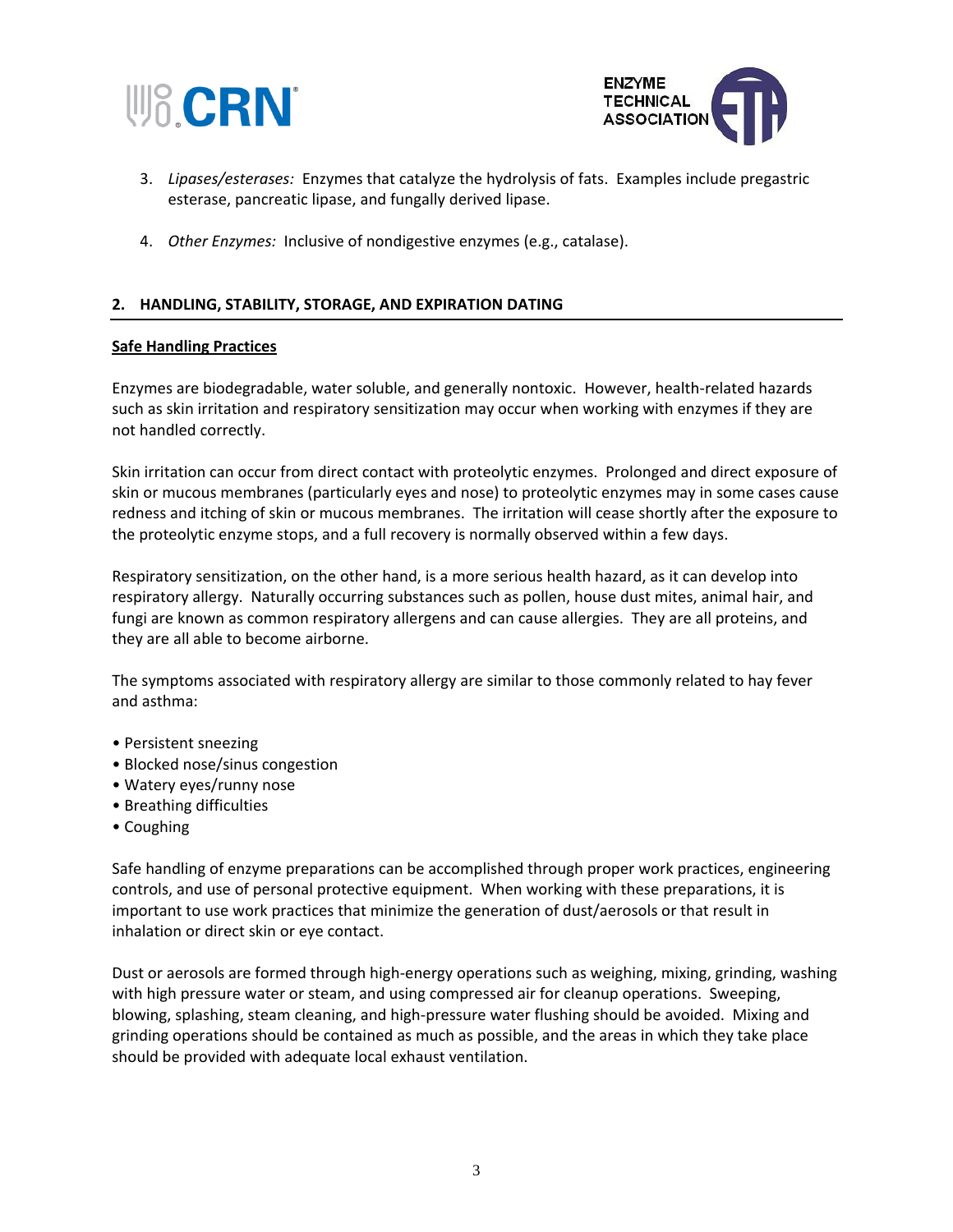



Direct skin contact may be avoided by wearing gloves appropriate for operations that have potential for enzymes to contact skin. It is advisable to wash enzyme-contaminated surfaces thoroughly with cold water before handling.

Firms should also become familiar with the Globally Harmonized System of Classification and Labeling of Chemicals (GHS). GHS information may be found at [http://www.osha.gov/dsg/hazcom/ghs.html.](http://www.osha.gov/dsg/hazcom/ghs.html)

## *Use of Personal Protective Equipment*

- 1. *Respiratory Protection:* Under most operating conditions involving enzymes, respiratory protection should be used in compliance with National Institute of Occupational Safety and Health (NIOSH) standards. When working with enzymes, there are some operations, such as spill cleanup, equipment cleaning, and equipment repairing, that may generate dust/aerosols that make respiratory protection necessary. Respiratory protection should also be used when indicated by your supervisor, safety professional, or medical personnel. The Occupational Safety and Health Administration (OSHA) respiratory protection standard (29 C.F.R. Part 1910 – *see also* [http://www.osha.gov/SLTC/respiratoryprotection/standards.html\)](http://www.osha.gov/SLTC/respiratoryprotection/standards.html) should be followed in the selection, training, and use of respirators. Use only NIOSH-approved respiratory protection.
- 2. *Protective Clothing and Gloves:* Protective clothing should be worn when there is a potential for skin or eye contact. This clothing may include gloves, aprons, safety glasses, and outer garments, such as coveralls or lab coats. Protective clothing is particularly important when working with proteolytic enzymes, which are known to cause skin irritation. Operations that require the use of protective clothing include spill cleanup, equipment maintenance, and equipment cleaning. Gloves should be worn when there is a potential for skin contact with any enzyme material. Absorbent liners or lined gloves are recommended to absorb perspiration. Protective clothing should be removed prior to leaving the work area and should not be worn into other areas of the facility (i.e., lunchroom, offices) or to the home. The OSHA personal protective equipment standard (1910.132-138) should be followed in selection, training and use of personal protective equipment. Consult the enzyme manufacturer and/or its SDS (MSDS) for additional information on the selection of personal protective equipment.

## *Maintenance and Spillage*

All dietary supplement manufacturers must comply with the sanitation and maintenance requirements set forth in the U.S. Food and Drug Administration's (FDA) regulations for the current Good Manufacturing Practice in Manufacturing, Packaging, Labeling or Holding Operations for Dietary Supplements, 21 C.F.R. Part 111 (cGMPs). The recommendations that follow should be considered in light of the requirements in FDA's dietary supplement cGMPs when working with enzymes.

1. *Maintenance:* Whenever maintenance is to be performed on equipment that has been in contact with enzymes, the equipment should be cleaned before the work begins. Use wet washing (flooding, wiping) or a vacuum system equipped with a high-efficiency particulate air filter (HEPA) to clean equipment or spills. High-pressure cleaning (steam, air, or water) should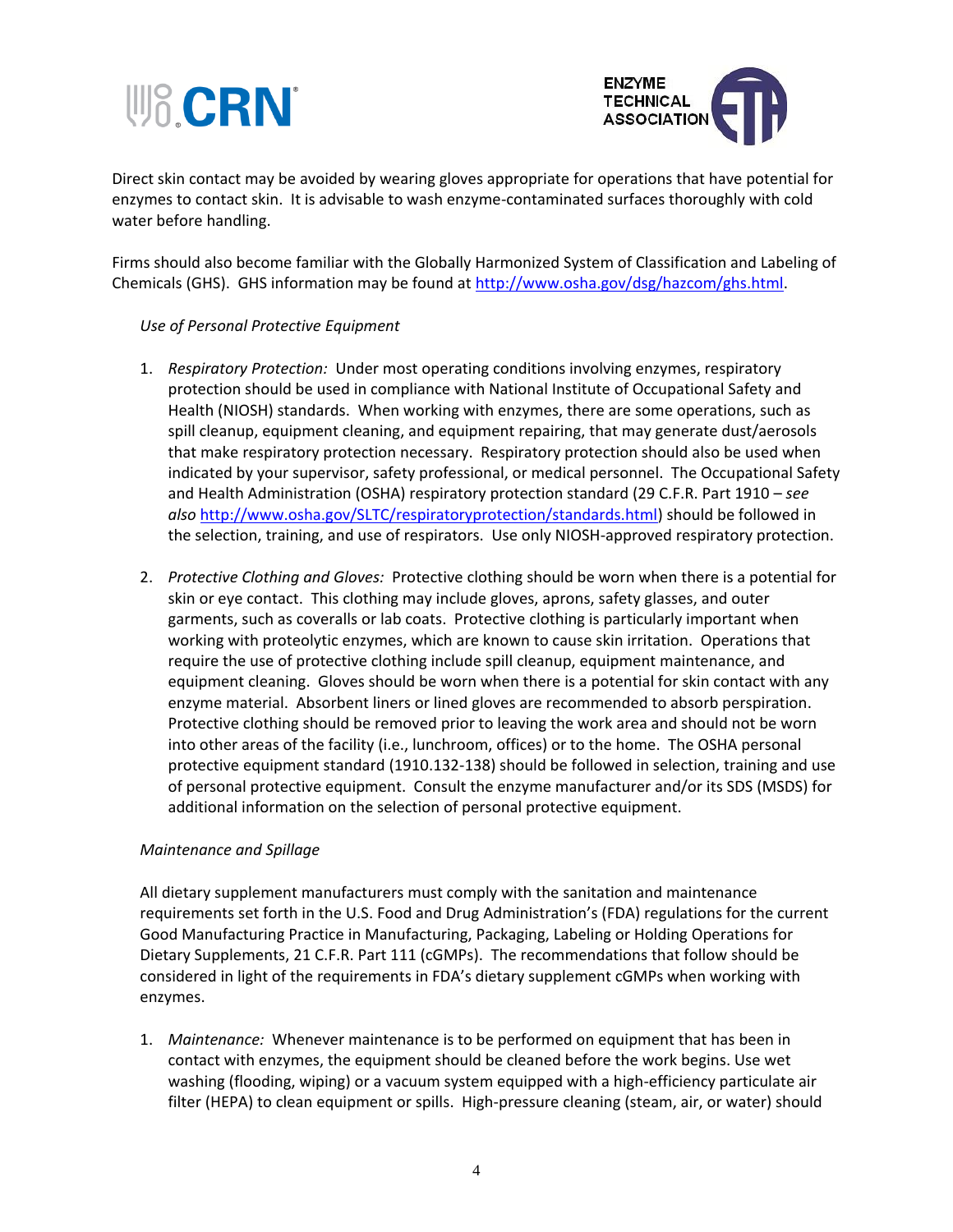



be avoided, since these operations are known to cause aerosol formation. Appropriate personal protective equipment (gloves, respirators, eye protection) should be used during maintenance operations.

2. *Spill Cleanup:* Spilled enzymes should be removed immediately by a central vacuum system, vacuums equipped with HEPA filters, mopping, low-pressure washing or as described on the manufacturer's SDS (MSDS). To minimize dust or aerosol formation during cleanup, do not sweep or use high water pressure, steam, or compressed air on spills. Use plenty of water in wet washing to flush all enzyme material away to minimize enzyme dust generation from dried material. Appropriate respiratory protection and protective clothing should be used during cleanup to avoid skin/eye contact and inhalation. Disposal of spilled material should be performed in compliance with federal, state and local regulations.

#### *Personal Cleanliness*

Personal cleanliness is essential to prevent irritation from proteolytic enzymes to skin and mucous membranes, and potential inhalation exposure from all enzyme types. The irritation response on skin is increased in the presence of moisture and when the natural oils of the skin are removed.

The following procedures are recommended to minimize potential irritation:

- 1. Hands should be washed with cool water and mild soap before leaving the work area and immediately after coming into contact with enzyme materials.
- 2. Change work clothes daily and whenever they are soiled with enzyme material. Do not wear work clothing, including shoes, home.
- 3. Avoid touching the face and eyes with enzyme-contaminated hands, gloves or clothing.
- 4. Wear absorbent liners or lined gloves to absorb perspiration, where appropriate.
- 5. After removing gloves, wash hands before touching anything.

#### *Measuring Enzyme Levels in the Air*

Air-monitoring techniques are available to measure the level of enzyme dust or mist in the air. Firms should identify whether air monitoring is needed based on the specific handling and operations they engage in that involve enzymes. The American Conference of Governmental Industrial Hygienists (ACGIH) has established a threshold limit value (TLV) for only one class of enzymes, subtilisins, of 60 ng/m<sup>3</sup> as a ceiling limit. Both low-flow and high-flow air sampling methods are available for some enzymes. Contact the enzyme manufacturer for additional information regarding air monitoring techniques for a specific enzyme.

#### *First-Aid Treatment*

Firms should review and follow first-aid treatment recommendations contained in the SDS (MSDS) information for the enzymes they are using. The following first-aid steps are generally recommended for all enzymes: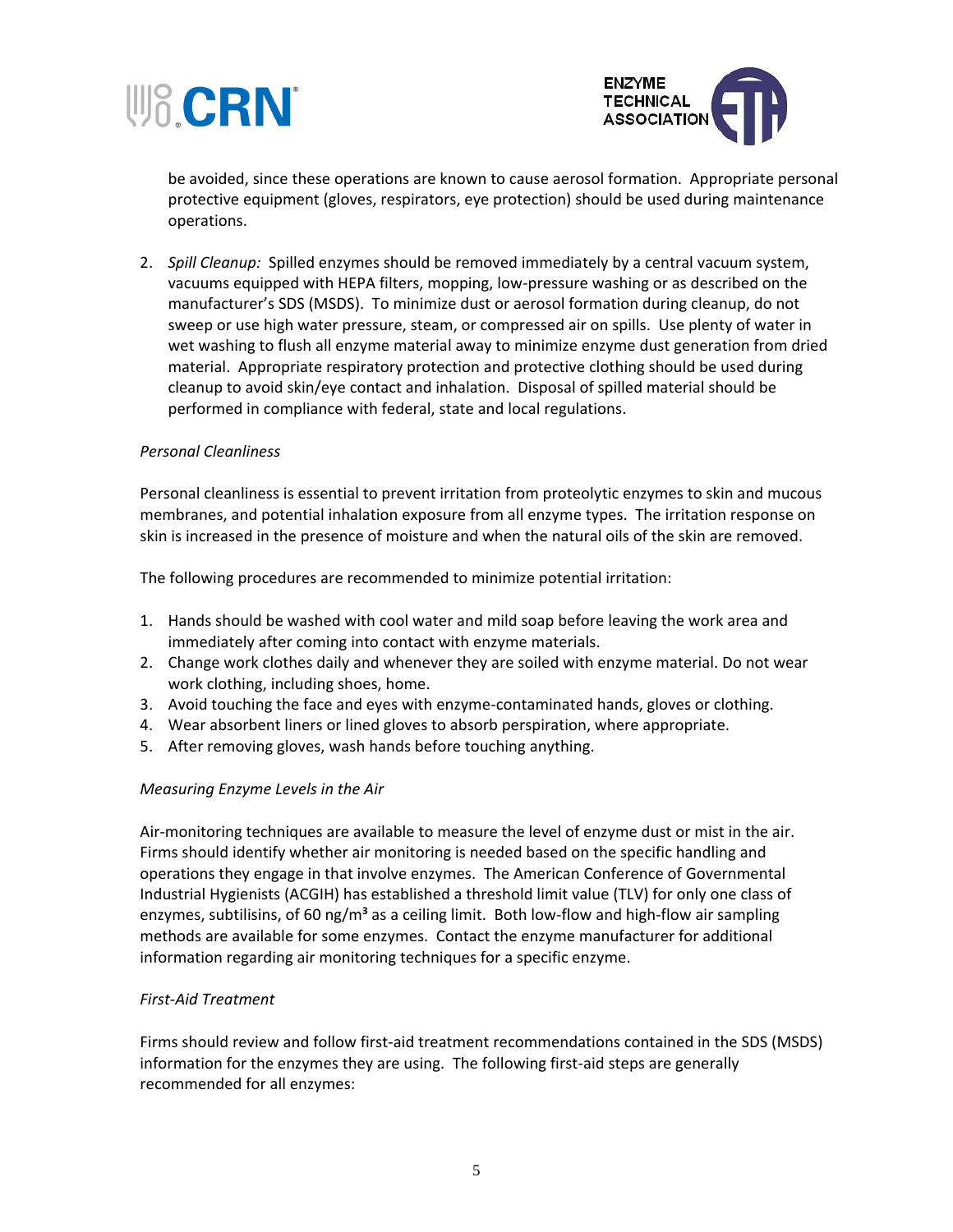



- 1. *Skin Contact:* Most enzyme materials are water soluble; therefore, the exposed skin should first be thoroughly flushed with cool water and then washed with a mild soap and cool water. If clothes are contaminated, remove them, shower and change into clean clothes. Immerse the contaminated clothes in water and wash them thoroughly.
- 2. *Inhalation:* Remove the individual from exposure and monitor for irritation or allergic symptoms. Mild to severe symptoms may occur and may include any, or a combination of, the following: sneezing, nasal or sinus congestion, coughing, watery eyes, runny nose, tightness of the chest, hoarseness or shortness of breath, and/or asthma. If symptoms occur, consult a physician or, if severe symptoms are apparent, call 911. Symptoms may occur as late as two (2) or more hours after exposure, and anyone so exposed should be visually monitored over this time and not simply sent home.
- 3. *Eye Contact:* Rinse the eyes thoroughly with cool water for at least fifteen (15) minutes and then consult a physician.

## **Stability, Storage and Expiration Dating**

The combination of moisture and heat can cause rapid deterioration of product integrity and enzyme activity levels. Although all enzymes lose potency over time at a rate dependent on storage conditions, enzyme products are sufficiently stable if kept cool and dry.

Each enzyme may have a unique stability profile under various conditions. Decisions regarding proper storage considerations should be based upon data and experience with each enzyme. Stability testing should be based on an appropriate and valid stability protocol suitable for enzyme proteins. Any stability analyses should be completed at the finished product stage, if possible (i.e., product is in the final primary package/enclosure system).

Accelerated stability testing is generally not recommended, though it may be appropriate under specific circumstances. In blends of multiple enzymes, it may be necessary to select appropriate enzyme "markers" of total enzyme activity due to the inherent limitations associated with assaying multienzyme blends, and a "worst-case" approach should be considered. Expiration dating, while not required under the FDA's dietary supplement cGMPs, if included on the label should be supported by relevant data and experience with each enzyme. For most enzymes, appropriate storage conditions are <25°C and <40%RH. Stability programs should take into account the proteinaceous nature of enzymes and in particular the denaturation of enzymes at elevated temperatures.

Stability testing resources that firms may consider, include, but are not limited to:

a) The International Conference on Harmonisation (ICH) – Quality guidance for stability testing. Note that the ICH guidance was developed for pharmaceutical products, and will require appropriate modification for dietary supplements that include enzyme ingredients.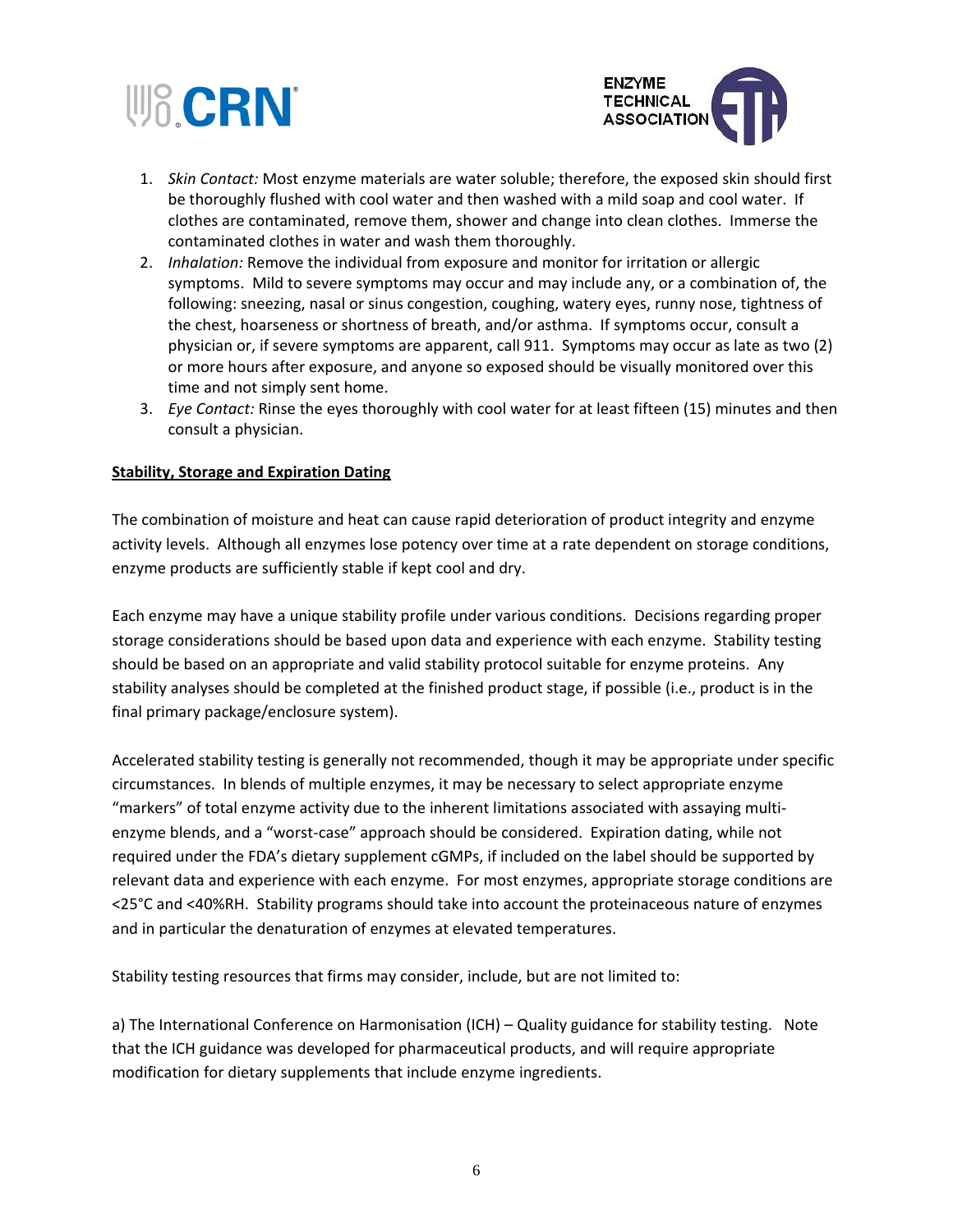



The ICH Stability guidance documents may be downloaded at: <http://www.fda.gov/Drugs/GuidanceComplianceRegulatoryInformation/Guidances/ucm065005.htm>

and/or

b) The NSF-DBA Stability Testing Guideline for Dietary Supplements, which may be found at: [http://www.nsf.org/media/enews/nsfstability\\_landing.asp.](http://www.nsf.org/media/enews/nsfstability_landing.asp)

# **3. IDENTITY SPECIFICATIONS AND TESTING**

Enzyme-containing dietary supplements marketed in the United States must be produced in accordance with FDA's regulations for cGMPs (21 C.F.R. Part 111). 21 C.F.R. § 111.70(b) requires that "[F]or each component that you use in the manufacture of a dietary supplement, you must establish component specification as follows: (1) you must establish an identity specification; . . . (3) you must establish limits on those types of contamination that may adulterate or lead to adulteration of the finished batch of the dietary supplement to ensure the quality of the supplement."

# *Valid Scientific Method(s) to Identify a Component*

Commercial enzyme preparations are extracts composed of a mixture of different proteins and are most often defined, identified, and labeled by their various enzymatic activities rather than by specific enzyme names. The total enzymatic activity does not necessarily come from one enzyme in the extract; sometimes several enzymes work in concert to achieve an overall activity and effect.

For example, the identity of a multi-enzyme preparation containing Papain and Bromelain, used as a component of a dietary supplement, may be specified as "protease" – the principal activity of the mixture – on the ingredient specification and the product label. Accordingly, the identification for such enzyme preparations can be verified by scientifically valid testing of enzymatic activity. If a dietary supplement manufacturer wishes to include the names of specific enzymes on the dietary supplement product label, the identity specification should be established for the labeled enzymes and "appropriate, scientifically valid methods" should be used to verify the identity specification of each labeled enzyme, which means that the method is "accurate, precise, and specific for its intended purpose."

Compendial methods of measuring and expressing enzyme activity are presented in the Food Chemicals Codex (FCC), United States Pharmacopoeia (USP), Federation Internationale Pharmaceutique (FIP), European Pharmacopoeia (Ph. Eur.) and Japan Pharmacopoeia (JP). Compendial methods should be adopted whenever possible.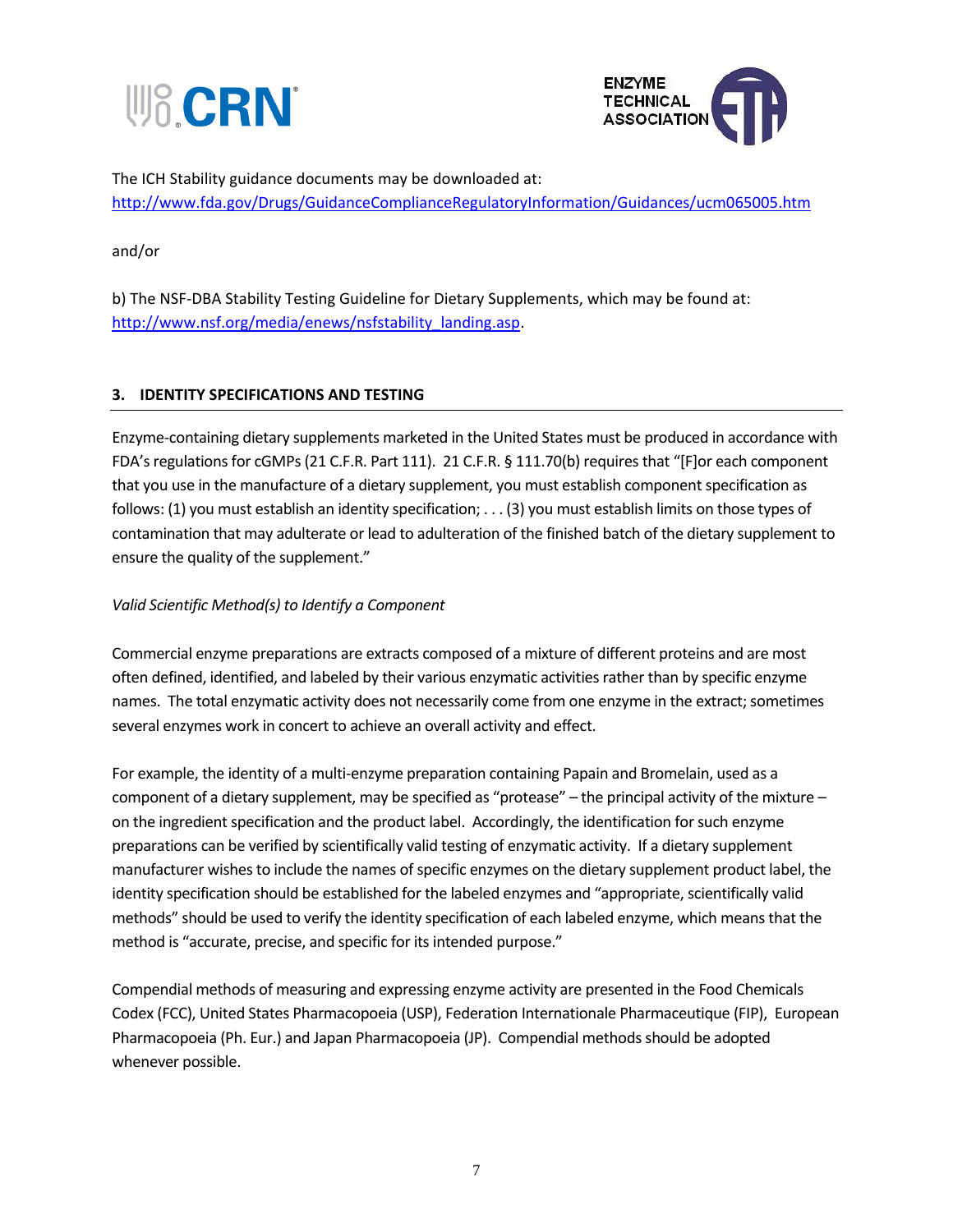



For enzymatic activity not adequately covered by test methods in compendial sources, it is recommended that methods to measure activity have undergone scientifically sound development and validation procedures to ensure accuracy and reproducibility. A well-defined substrate with adequate lot-to-lot uniformity should be used. Validation of enzyme assays should document assay specificity, assay variability, assay linearity and assay sensitivity.

Where new internally developed or proprietary assay methods are used, it is recommended that enzyme dietary supplement manufacturers provide details of the method to their customers or a designated third party under the terms of an executed nondisclosure agreement. Whenever possible, such methods should utilize a commercially available analytical reference standard.

## *Enzyme Source Organisms*

Source organisms used for enzyme production should comply with Joint FAO/WHO Expert Committee on Food Additives (JECFA) and Food Chemicals Codex standards. Enzymes used in dietary supplements may be derived from animal, plant, and microbial sources. Animal tissues used for the preparation of enzymes should comply with meat inspection requirements and be handled in accordance with good hygienic practices.

Plant materials and microorganisms used in the production of enzyme preparations should not leave any residues harmful to health in the processed and finished product under normal conditions of use.

Preparations derived from microbial sources should be obtained using a culture fermentation of a nonpathogenic and non-toxigenic strain and produced by controlled fermentation, thus preventing the introduction of microorganisms that could be the source of toxic materials and other undesirable substances.

#### *Carriers, Diluents, and Processing Aids*

The carriers, diluents, and processing aids used to produce enzyme preparations should be substances that are permitted for general use in foods.

## *Microbiological Testing*

Enzyme preparations for use in dietary supplements should comply with the JECFA "General Specifications and Considerations for Enzyme Preparations Used in Food Processing," which may be found at: [http://www.fao.org/ag/agn/jecfa-additives/docs/enzymes\\_en.htm](http://www.fao.org/ag/agn/jecfa-additives/docs/enzymes_en.htm).

It is recommended that manufacturers of enzyme dietary supplements also reference approved/validated microbiological testing methods. Examples include, but are not limited to, Bacteriological Analytical Manual (BAM), USP/FCC and AOAC methods.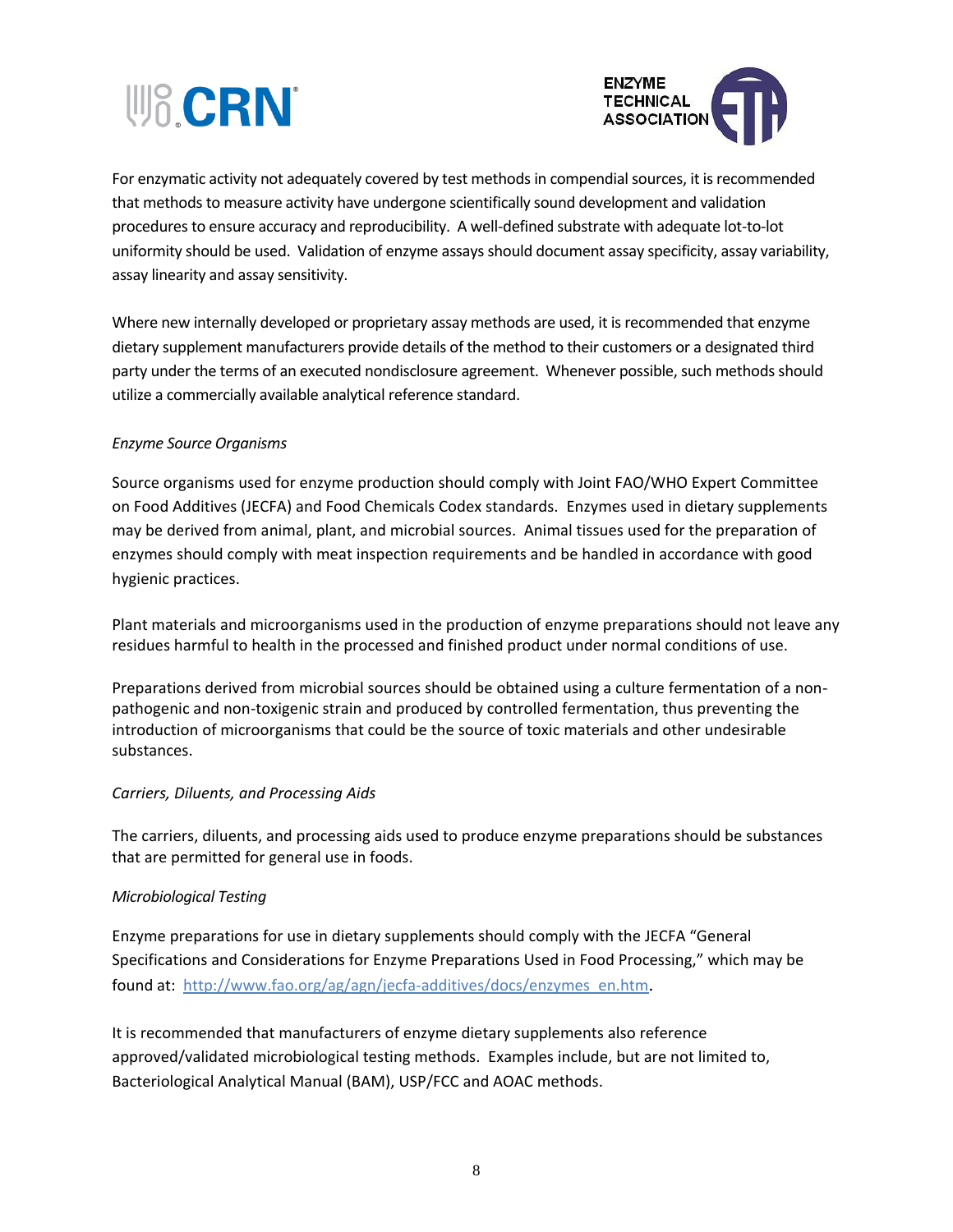



#### *Preservatives*

Any preservatives used in the final dietary supplement should be declared according to FDA labeling regulations in the United States and under applicable laws and regulations in other jurisdictions.

# **4. SAFETY AND TOXICITY TESTING**

Enzyme preparations used in dietary supplements may contain other components including carriers, residual amounts of processing aids, and substances added as stabilizers, preservatives, or diluents. Production organisms should be non-pathogenic. Accepted microbiological techniques are used to exclude contaminating organisms and to avoid development of sub-strains from within the culture itself. *See above*.

#### *Allergens*

Enzymes are proteins and, as with any protein, may elicit an allergic reaction upon inhalation by sensitized individuals. While enzyme proteins are generally not considered food (ingestion) allergens, it is not appropriate to label enzyme-containing products as "allergen free" or "hypoallergenic."

Diluents, carriers and other added agents may include Food Allergen Labeling and Consumer Protection Act of 2004 (FALCPA) listed allergens and should be labeled (i.e., enzymes standardized with lactose and SOD stabilized with wheat gliadin) as required by FALCPA.

## *Toxins and Toxicity Testing*

Enzyme preparations for use in dietary supplements should comply with the JECFA "General Specifications and Considerations for Enzyme Preparations used in Food Processing," which may be found at: [http://www.fao.org/ag/agn/jecfa-additives/docs/enzymes\\_en.htm](http://www.fao.org/ag/agn/jecfa-additives/docs/enzymes_en.htm).

## **5. NDI Considerations**

The Dietary Supplement Health and Education Act of 1994 (DSHEA) defines "new dietary ingredients" (NDI) as those dietary ingredients not marketed in the United States before October 15, 1994. Any enzyme 1) found to be a component of food that is not chemically altered; 2) grandfathered as a dietary supplement prior to October 15, 1994; 3) is Generally Recognized as Safe (GRAS) for its intended use; or 4) any enzyme, which is the subject of and meets the criteria of a food additive petition, may not require additional toxicological testing and may be exempt from the NDI process.

Enzymes found to fall outside these parameters may require registration and testing under the FDA's guidance for NDIs. Manufacturers of enzyme dietary supplements should consult with their regulatory and legal counsel regarding NDI issues.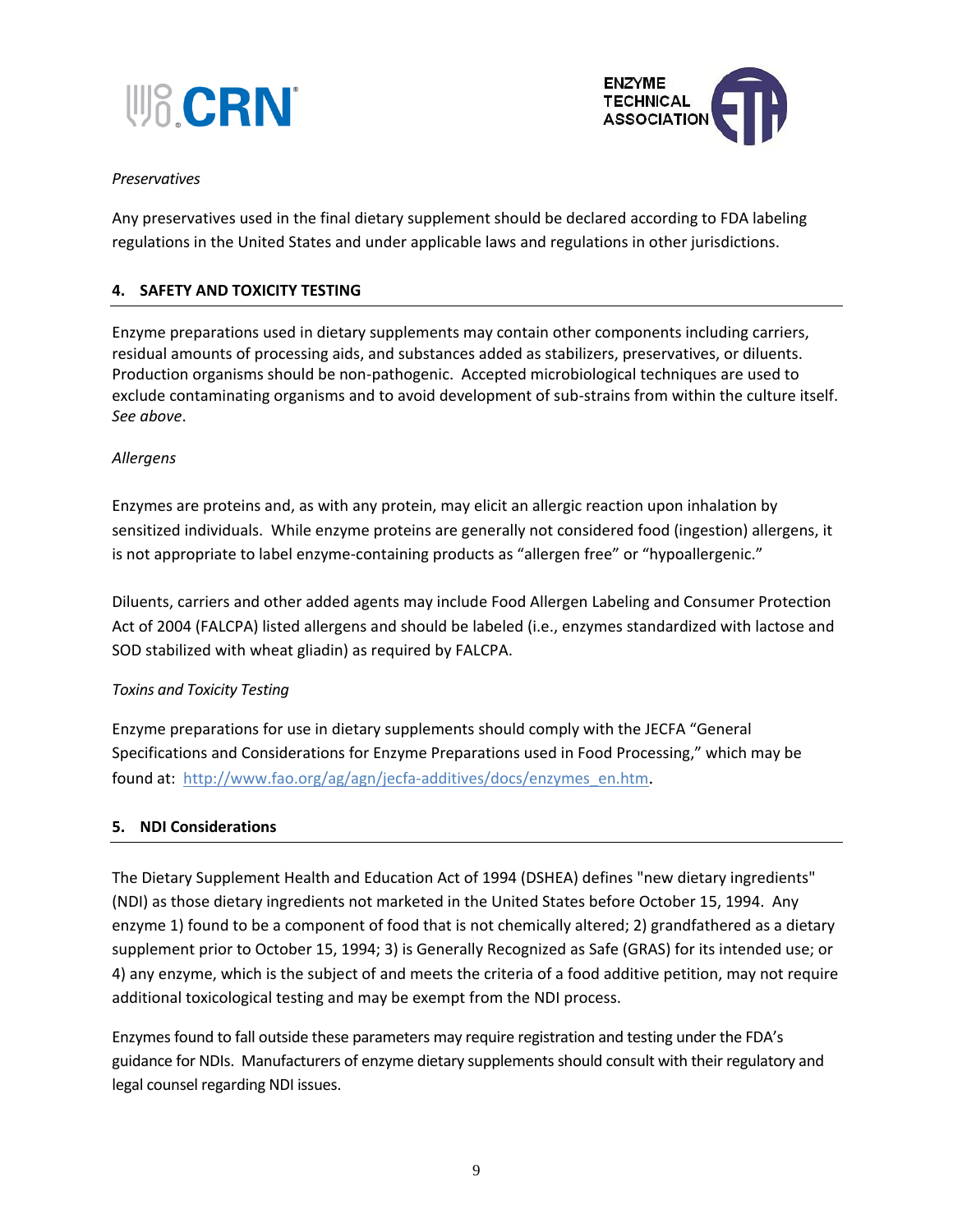# **W&CRN**



# **6. LABELING**

Under 21 C.F.R. § 101.36(b)(3)(ii)(A), dietary ingredients without established daily requirements (RDI's and DRV's) must be labeled with appropriate metric units in the products nutrition labeling/supplement facts. Enzymes are proteins that function to catalyze specific chemical reactions. It is this catalytic activity rather than the presence of proteins for which enzymes are utilized as dietary supplements. Thus, providing a measure of potency (activity) in addition to mass (mg) is more informative for consumers. For compliant and meaningful labels, it is recommended that enzyme-containing dietary supplements be labeled with both metric measures and activity units either by individual enzyme or as proprietary blends of enzymes. Enzyme potency is determined through enzymatic activity assays.

# *Activity:*

Enzyme activity is determined through enzymatic activity assays. Enzyme assays measure the ability of a given enzyme to catalyze a specific reaction under specific conditions including time, temperature, and pH. The assay units are typically expressed in unique acronyms or other nomenclature (HUT, PC, SU, ALU, etc.).

Enzyme-containing dietary supplements should be labeled with the appropriate enzyme assay units. Assay methods should be verified per cGMPs. Net weight of the supplement should be included along with the appropriate enzyme activity units in the supplement facts panel of the label per 21 C.F.R. § 101.36. Net quantity contents should be declared per 21 C.F.R. § 101.105.

# *Appropriate Assay(s) to Measure and Standardize Activity:*

- 1. Published compendial methods, including (but not limited to) the FCC, USP and FIP, are the preferred methods to measure enzymatic activity for label declaration.
- 2. If no compendial method is available or applicable to the relevant enzyme activity, use of other methodologies published in peer-reviewed literature may also be used.
- 3. Nonpublished or proprietary methods may be necessary for some enzyme declarations. Companies promoting such methods should be able and willing to demonstrate that the methods are "appropriate, scientifically valid methods." *See also* Section 3, above.

# *Label Claims*

It is the responsibility of the firm that is marketing the final enzyme-containing dietary supplement product under its brand (or private label) to ensure that specific enzymes listed on the label are present at the labeled activity.